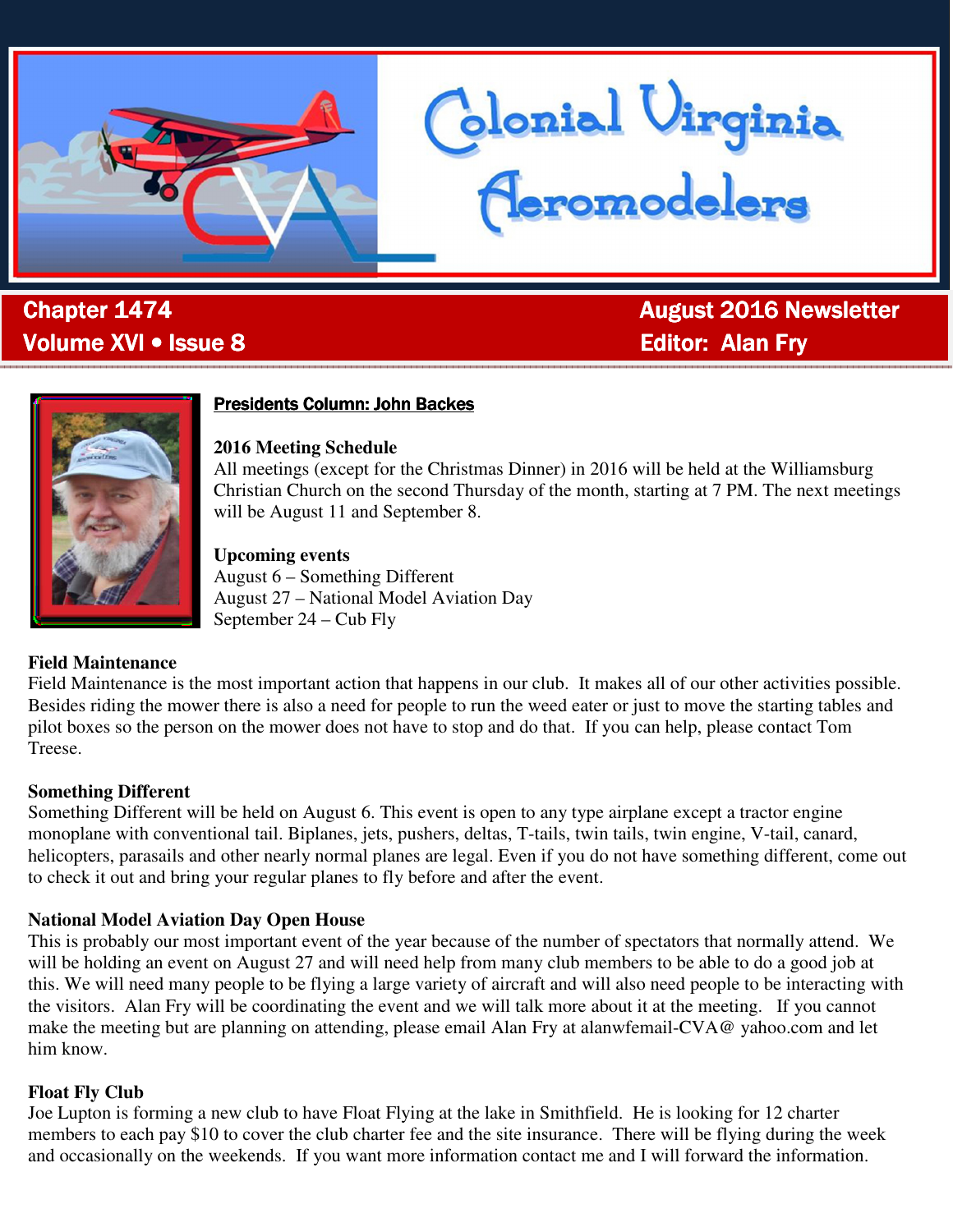## **Show and Tell**

We are going to have a short show and tell at the end of each meeting. I would like to have Show and Tell be a significant part of each meeting.

**Contact Me**  Phone: 757-876-1241 Email: jb753@cox.net Address: 8630 Diascund Road, Lanexa, Va. 23089



# Secretary's Report: Gary Clifford

CVA Meeting Minutes 7/14/16

The July 14th, 2016 meeting, held at the Williamsburg Christian church, was called to order by the President at 7:00pm with 17 members present. The President announced the minutes of the June meeting that were published in the corresponding newsletter. A motion was made to approve the minutes as published. The motion was seconded, a vote taken and approved unanimously.

## **Treasurer's Report**

The treasurer reported on the clubs operating and mower fund balances including recent expenditures for mower maintenance.

#### **Site Improvements**

Tom reported that the grass appears to be growing an inch a day and that it takes mowing every three days to keep the runway flyable. He also indicated that mowing in the evening was preferred since it provided cooler temperatures and dryer grass.

Tom and Bill Talbot have removed the unused weather station and will convey it to Mr. Hoffmeyer for his use.

#### **Activities**

Both Steve & Fran spoke briefly about this morning's spur of the moment field visit from the Youth Aviation Education Foundation group from Williamsburg-Jamestown Airport. As usual, Fran and Steve were able to entertain and educate their audience on all aspects of model aviation.

Joe indicated that July would have little if any activity area wide.

John reminded everyone of the upcoming Something Different event on Aug 6<sup>th</sup> and asked for volunteers to purchase food, cook and man the registration table.

Alan went over some of the preliminary details for his NMAD#4 event scheduled for Aug  $27<sup>th</sup>$ . He suggested the need for a minimum of 100 foam give away gliders for children and a second candy drop for different age groups. Tom stated that WOW XI has been rescheduled for Oct  $27<sup>th</sup>$ .

#### **Safety**

Joe spoke about a close call prop strike from an energized plane on his workbench that came very close to injuring his eye. Again John cautioned everyone to remove the propeller when energizing electric aircraft.

## **Training**

Nothing to report.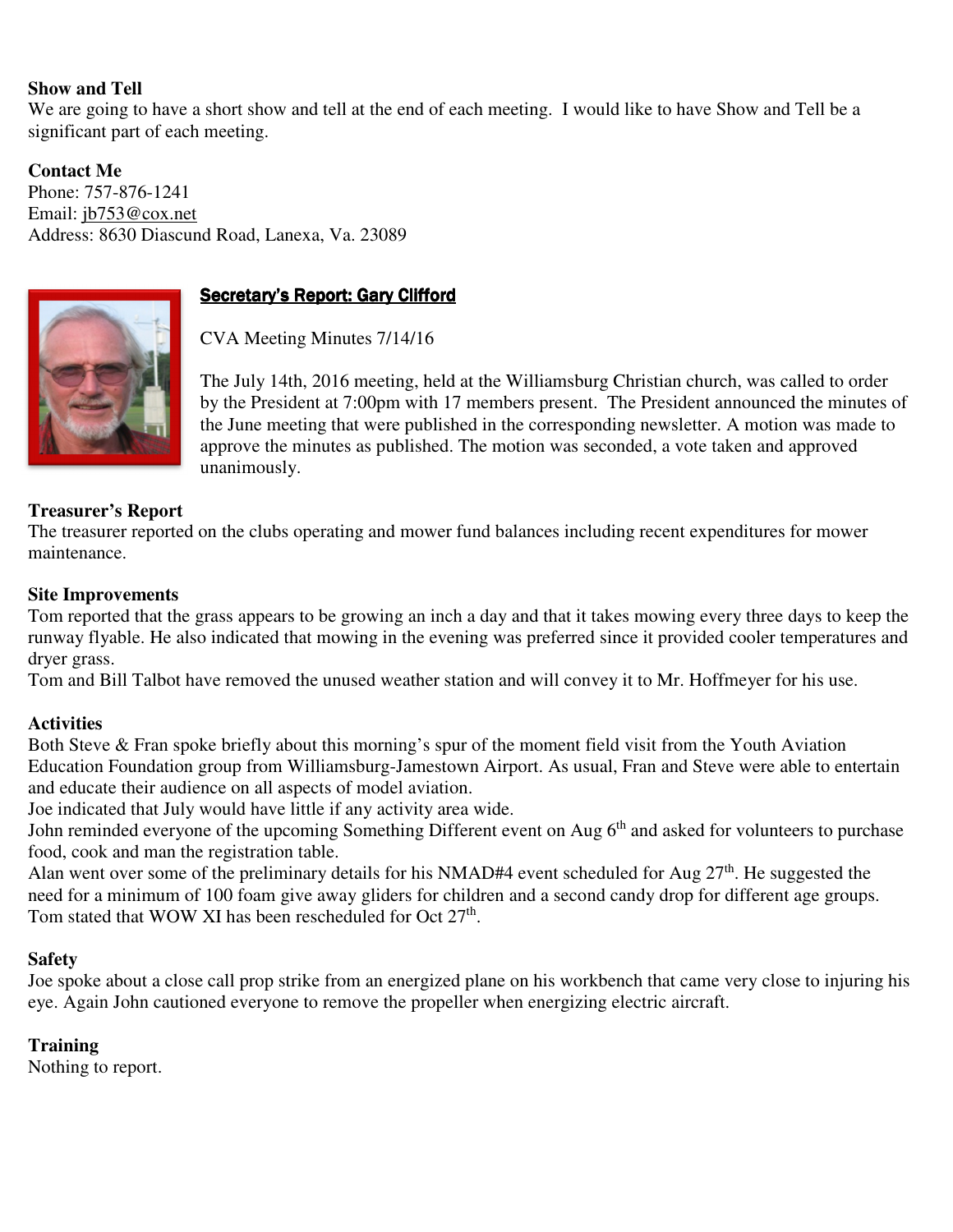## **Club Promotion**

John spoke about the static and in flight aircraft display at the Williamsburg-Jamestown Airport that took place on June 25<sup>th</sup>. 20 club members participated in the event that included some display flying of small electric aircraft and at least one new club member. The low public attendance in general, indicated that some better pre-event advertising should be considered for next year.

#### **Old Business**

None

## **New Business**

None

# **Show & Tell**

Dick Brown displayed an older "Shoestring" type model he was asked to restore. This model had some composite components and for its age, was in very good condition.

Tom spoke about an unexplainable loss of control of his foam Corsair. With any luck some hot glue will have it airworthy again soon.

Gary offered the remaining items from both Freeman's and John Russell's collection to anyone in need. All proceeds will go directly into the club funds.

There being no further club business the meeting was adjourned at 7:45pm.



# Activities: Joe Musika

July was all I thought it would be, hot, hot and hot, plus wet and hardly any flying. Bah humbug!!! THE MEAT OF OUR SCHEDULE IS STARTING! There are two events this month. The first event is "Something Different" on Aug. 6th. By the time you read this, the event will probably be over. On August 13th Newport News and Tidewater clubs are holding their National Model Aviation Day fly-in event. Our National Model Aviation Day event is August 27th! Suffolk is having a scale fly-in on September 10th. This is usually a very well attended event. Most everyone has fun. That is all of the flying news for this month, more next month. Our next club meeting is on the eleventh, so long till next month!!



# Training: Alan Fry

## **Website of the Month**

This month's website of the month is called CrashTestHobby.com. Crash Test Hobby's slogan is "Toughest Planes on the Planet". They sell 100% EPP foam airplanes. Crash Test Hobby was gracious enough to let me use some outstanding information from their website in my training column (see below), therefore I thought they should be this month's Website of the Month. Here is the link:

http://www.crashtesthobby.com/

**Do you have a favorite website? If so, let me know and I will put it in the newsletter. Favorite online store, how to build, how to fly, etc- send me the link! My email address:** 

AlanWFEmail-CVA@yahoo.com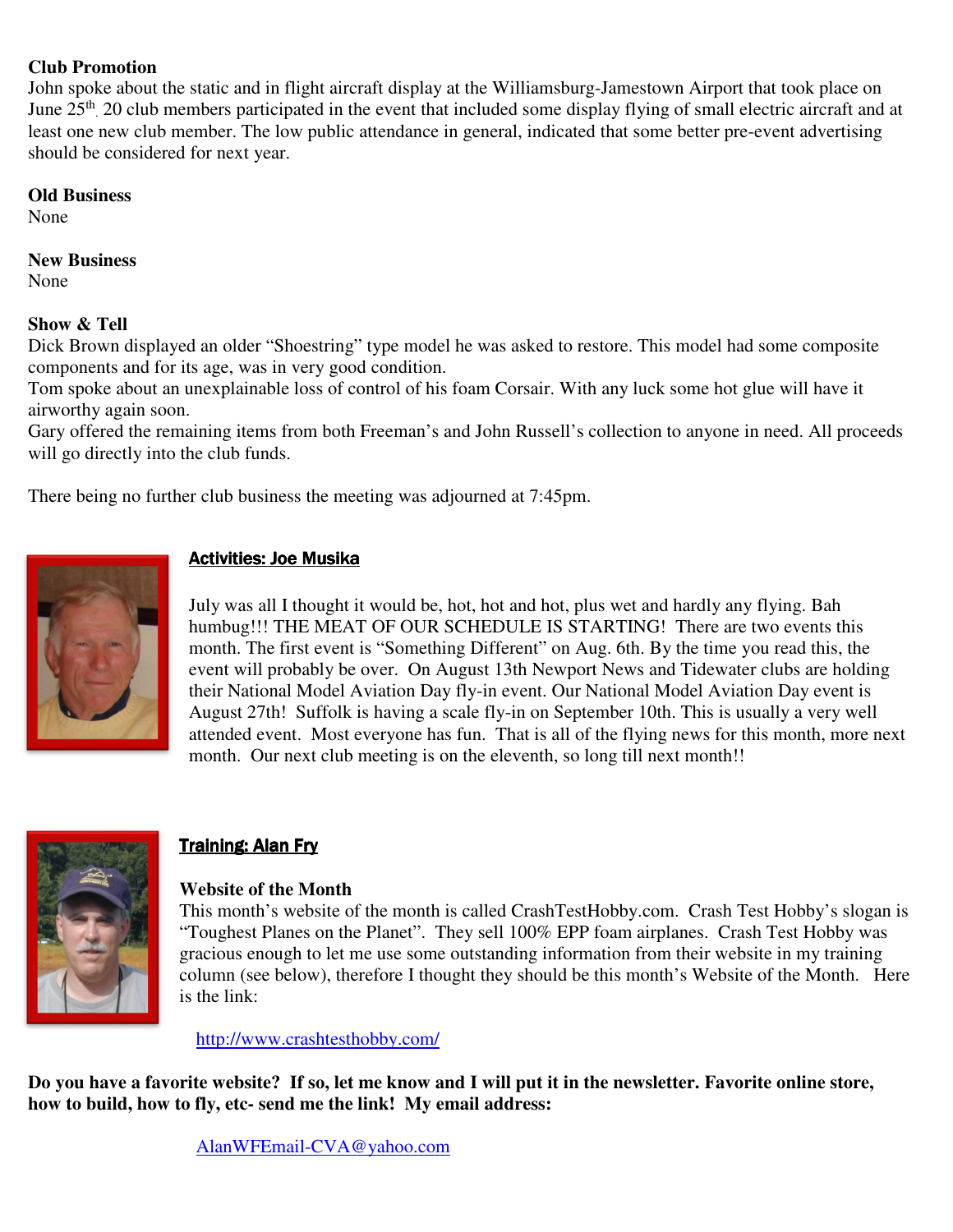## **Training Column, Part 1**

The following is a reprint from **CrashTestHobby.com** (see this month's Website of the Month) and is used with permission from Lee Aston of CrashTestHobby.com:

# **Ten Radio Control Mistakes to Avoid, Part 1**

**Our goal at Crashtesthobby.com is to help you be a fantastic flyer.** The difference between success and failure is usually your attention to detail in your building, set up and your pre-flight preparation. This article will address the most common problems we see and the most frequently asked questions we get from flyers.

**Full sized aircraft are required to have a pre-flight checklist.** Surgeons in the hospital do a pre-op checklist. In RC we should follow their example and go through an equipment and safety checklist to make sure we are ready to fly. If you have flown and the plane is not flying right it is a good idea to review the checklist below to help you figure out what may be going on before you fly again. Once your plane is in the air you are committed to a landing.

**The number one problem we see is planes that are tail heavy.** You need to know where the center of gravity location on your specific plane is supposed to be. You have to get the CG correct even if you have to add lead to the nose of the plane. No exceptions!!! Even a little bit tail heavy will make a big difference. Your plane won't fly well if it isn't balanced correctly.

**The CG is a point at which the plane needs to balance if it is going to fly well. On a flying wing The CG is back about 23% of the total wing area including elevons.** This means that 77% of your plane and the motor are behind the center of gravity. On a conventional plane with a tail the CG can be back as far as 32% with 68% of the length of the plane behind the CG. With most of the plane behind the CG you still have to make it balance. Placement of the battery and radio help to move the CG forward but it is also just as important to keep the back or tail of the plane light. It takes 2-3 ounces of lead in the nose to balance one oz. of added weight in the tail.

**Tail heavy planes often are diagnosed with other problems because they fly erratically.** Many people think that their radio is broken, or the plane is fluttering when it is just a center of gravity problem. If your plane rolls over when you try to loop it may be tail heavy. If you are having trouble controlling your plane when you launch it may be tail heavy.

**If your plane is nose heavy** it won't pull up in a glide and the plane will feel under powered especially at lower speeds.

Put some thumb tacks in the bottom of your plane on the right and left wing back at the suggested center of gravity for your specific plane. Balance your plane on your fingers with your fingers on the thumb tacks. The plane should be neutral and not fall forward or back. Add weight or move your battery to get the plane to balance.

**Make sure you get the right plane for your skill level.** About half of the people who contact us about getting started in FPV don't know how to fly. Other new flyers tell us that they want to build a ballistic Scythe that will fly 100+ mph and they haven't ever flown a plane that can fly 30 mph. Many people find us looking for EPP foam planes that last because they have had a frustrating experience with their fragile plane, heli or quad. Enjoy the learning process. We have planes for all skill levels and you will have more fun if you get an easy flyer like the Albatross to start with especially if you don't have someone helping you. Flying wings are durable but they do fly faster. Start simple and work your way to the more complex and aerobatic planes.

**Lighter flies better ... a lot better!!!** It is logical if you think about it. If your plane is as heavy as a brick it will fly like a brick. If it is as light as a feather it floats like a feather. Heavy planes take more speed to fly and are quicker to stall or snap roll and not respond well radio commands. Planes with big motors, heavy batteries, FPV gear and cameras end up weighing more so they are harder to launch, harder to fly, more likely to roll over during launch and will want to land faster. Some of the best flying planes I have owned are planes I built light.